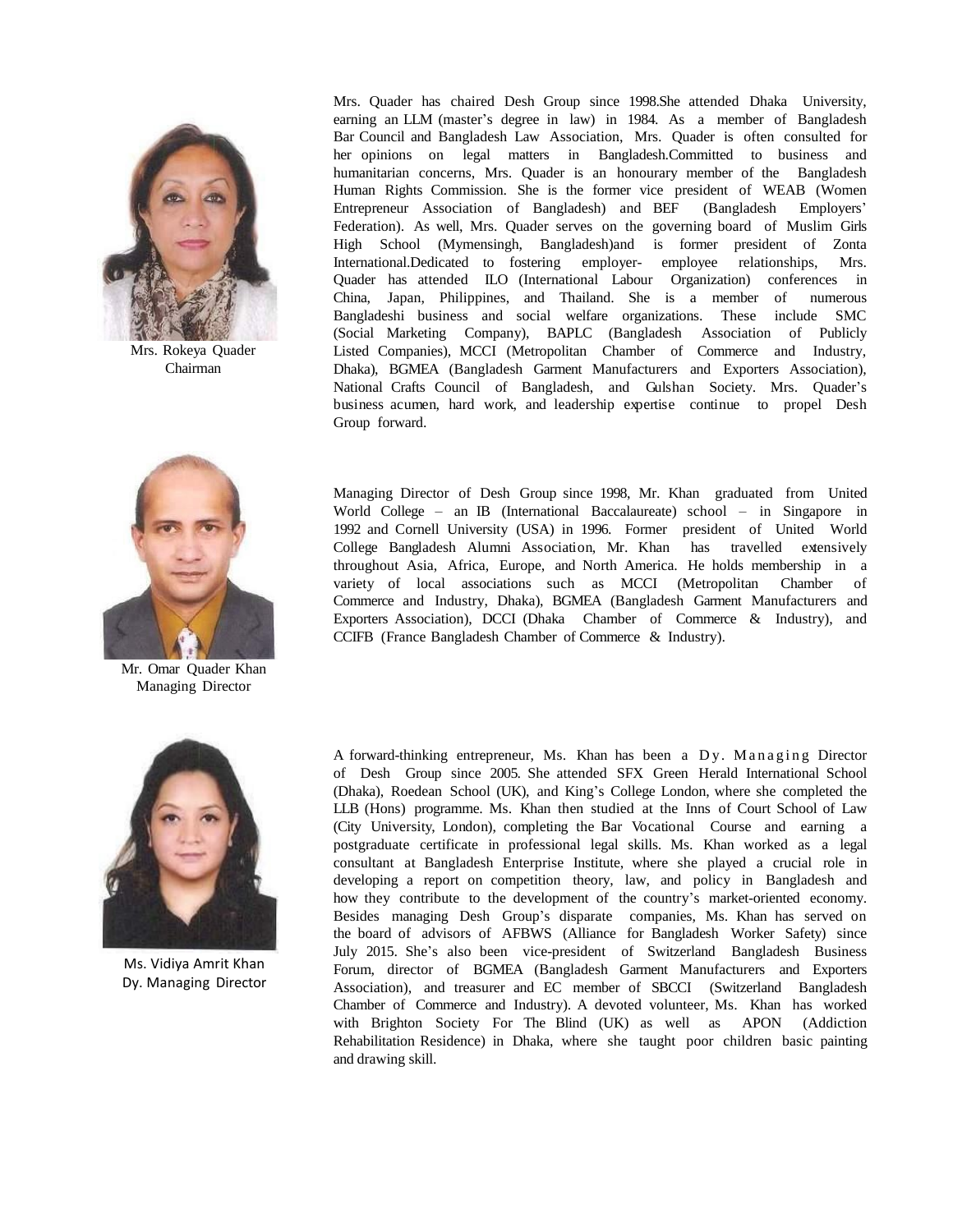

Mr. Sajed Ahammad Sami Independent Director **EXPERTISE:**

#### **Professional Qualifications:**

- Enrolled in Appellate Division of the Supreme Court of Bangladesh, 2018
- Enrolled in High Court Division of the Supreme Court of Bangladesh, 2009
- Called to the New York State Bar, USA in 2008
- Called to the Bangladesh Bar Council in 2005
- Called to the Bar of England & Wales in 2004

#### **Advocacy before:**

- Dhaka District Court
- Appellate Division of the Supreme Court of Bangladesh
- High Court Division of the Supreme Court of Bangladesh
- State Courts of New York, USA
- Local and International Arbitration Panels

## **Practice Areas:**

- Admiralty, Judicial Review and Civil Litigation
- Financial Practice (Investment Structuring and Documentation)
- Corporate Governance and Regulatory Compliance
- **•** International Trade & Contract Enforcement
- Arbitration law and practice
- Commercial & Transactional law

# **Specialist KnowledgeOf:**

- Corporate governance, regulatory compliance, investment management, mergers and acquisitions
- Litigation, arbitration and alternative dispute resolution
- Project Finance, Construction and commercial negotiation
- Cross border disputes and transactions

## **Laws Of:**

- Bangladesh
- United States
- England
- European Union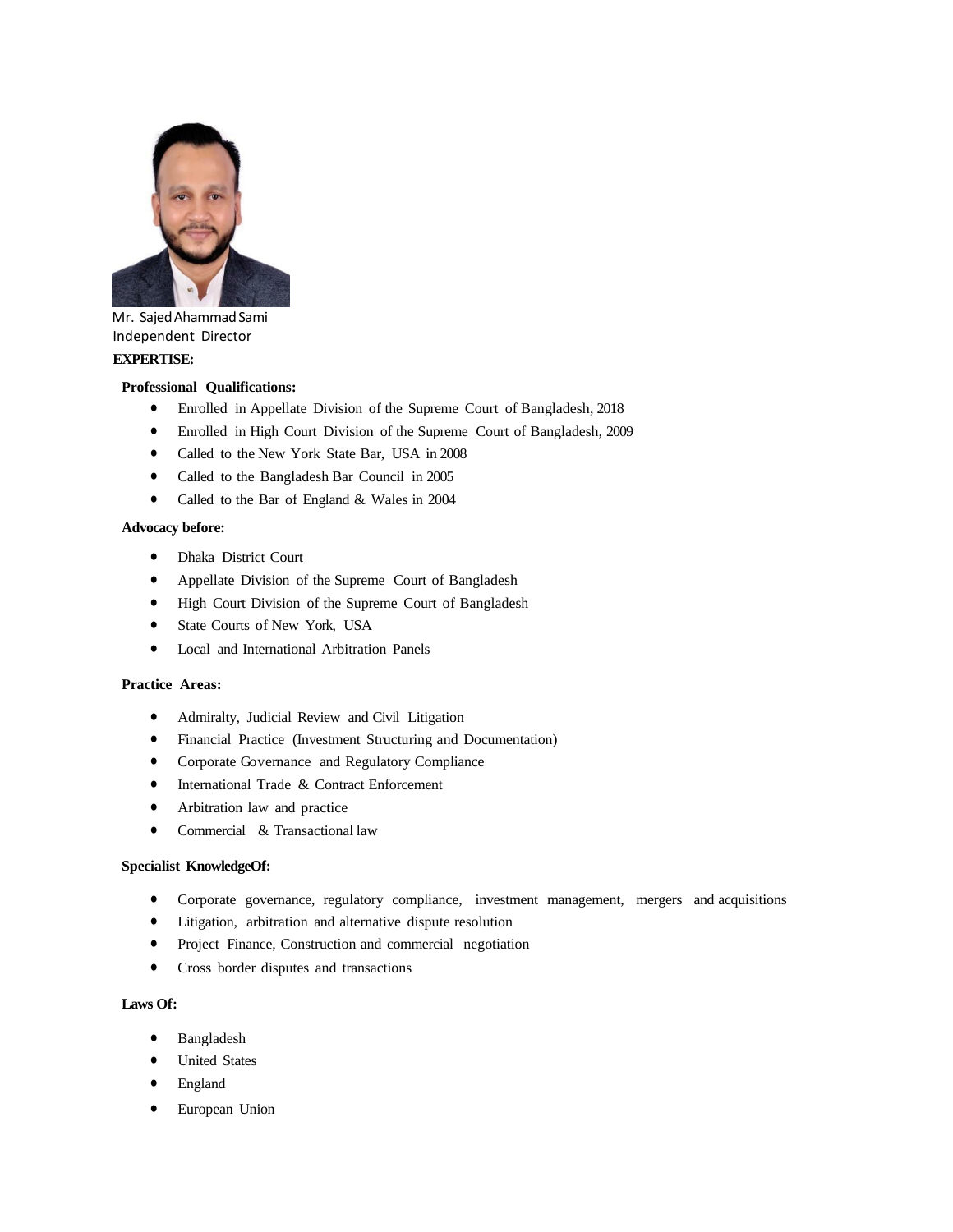#### **PROFILE SUMMARY:**

Sajed is one of most aspiring and well-regarded young lawyers of Bangladesh having broad international experience in both contentious and non-contentious matters. Coming from a family rich in legal heritage, Sajed is a third-generation lawyer, having his father Mr. Justice A F M Ali Asgar, a Justice of the Supreme Court of Bangladesh, as his idol. Sajed is qualified and trained in the US, the UK and Bangladesh, and has practiced law in multiple jurisdictions.

He moved to Bangladesh in 2008 after completing his clerkship at the ICC's International Court of Arbitration in Paris, France a highly coveted and prestigious role and was trained under the excep tional supervision of renowned Senior Advocate and only Queen's Counsel (QC) of Bangladeshi origin, Mr. Ajmalul Hossain. He gained considerable experience in dealing with complex commercial and financial transactions, corporate restructuring, admiralty and shipping disputes, and regulatory matters, both at national and international levels.

Prior to moving to Bangladesh, Sajed has had some excellent international arbitration experience obtained in Washington DC. He has been involved in high profile cases, providing legal advice in both a strategic and analytic capacity. He was hand-picked for a particular role by his law professor, Co-chair of the Arbitration Group at Crowell and Moring LLP. He was also a member of Litigation Practice Group of King & Spalding LLP's Washington, DC Office.

Sajed writes for Oxford Press and has contributed in the publication of a Practitioners' Guidebook on International Arbitration. He has also carried out research project funded by International Finance Corporation (IFC) and DFID where he has explored the impact of international arbitration proceedings on the investment climate of Bangladesh.

Besides his legal practice, for his exceptional spectrum of experience in fields of corporate governance and financial structuring, the Government of Bangladesh appointed him as an independent director to the board of directors of Power Grid Company of Bangladesh Ltd. ("**PGCB**"), a state owned and the sole power transmission company in Bangladesh. Sajed is also shareholder-director of two leading 100% export-oriented garments manufacturing company in Bangladesh.

#### **NOTABLE & RECENT EXPERIENCES:**

- Currently advising one of the largest foreign garments manufacturing company with tendering, negotiation and documentation of deploying a foreign (Chinese) construction firm to construct six industrial buildings of 107,000 sqm each in Kholapara, Kaliganj, Gazipur, Bangladesh.
- Successfully negotiated and executed a Joint Venture Agreement between one of the largest conglomerates in Bangladesh and renowned tyre manufacturer of India for the establishment of US\$ 35 million production facility in Bangladesh.
- Advising on matters with structuring, financing/fund-raising and representing number of startups in various sectors in Bangladesh including the leading ride hailing, online marketplace and grocery delivery service providing companies in the thriving new tech sector of Bangladesh.
- Advising a merger and restructuring of 3 (three) major RMG manufacturing companies with 100% foreign shareholding and their amalgamation of assets, retrenchment of workforce and asset relocation where cumulative investment is valued at US\$ 90 million.
- As the anchor lawyer advising on and assisting with corporate, regulatory and structuring of a US\$ 130 million-dollar 100% investment project in the textile industry being established in Bangladesh.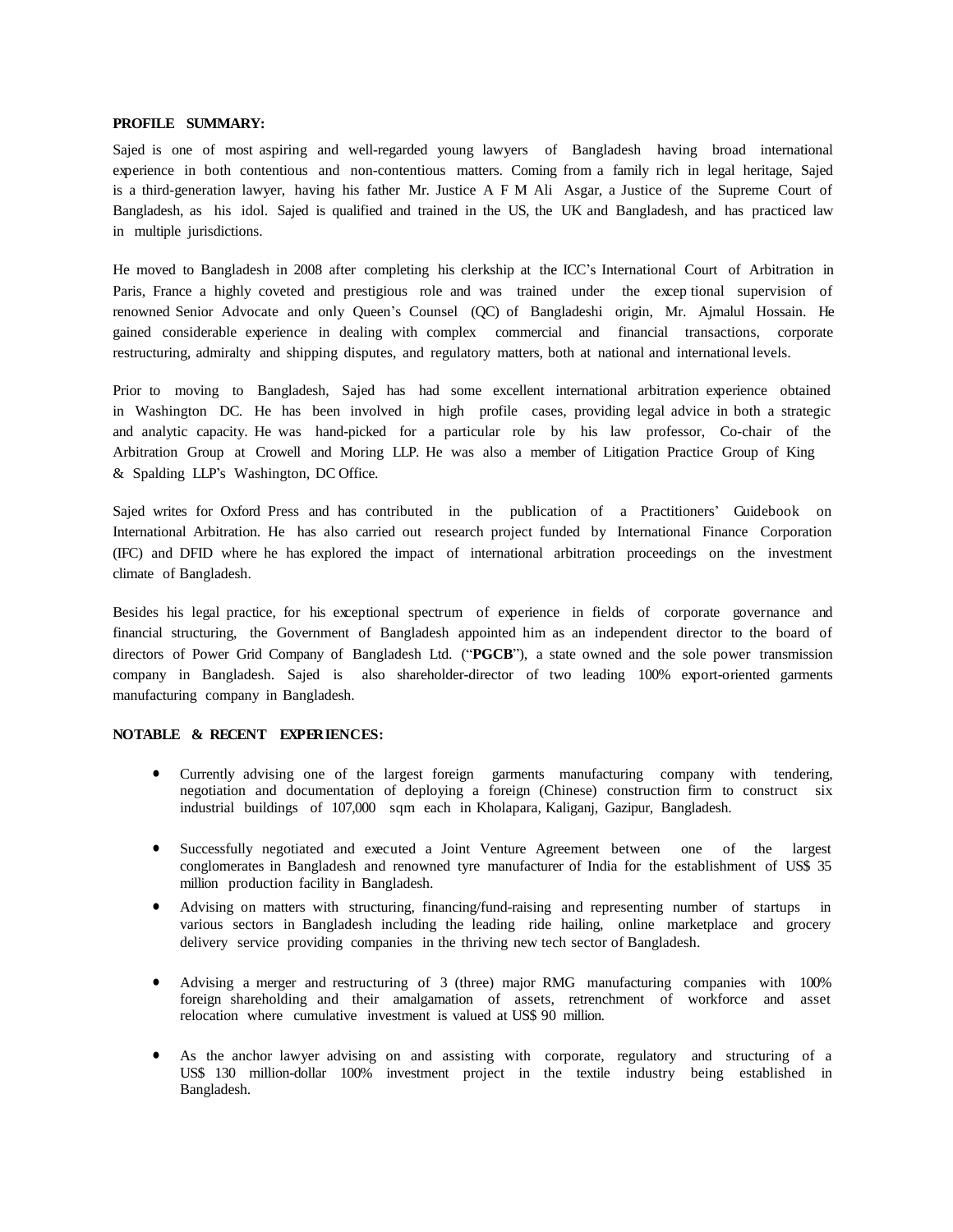- Advising one of the leading conglomerates of the country in drawing up their employment contracts and employee handbook based on HR Policy reflecting the local legal requirements as well as securing long termemployee retention.
- Represented and advised a local conglomerate in its tendering, negotiation and documentation of a large-scale commercial construction (estimated at US\$ 35 million) to be undertaken by multiple foreign firms on a turnkey basis in Bangladesh.
- Presently advising a global leader in undergarments manufacturer based in the USA with its US\$ 12 million joint venture with one of the leading textile manufacturers of Bangladesh for setting up a manufacturing plant in Chittagong EPZ.
- One of the leading members of the team representing a local investor in subscribing US\$20 million senior bonds issued by a leading telecom company of Bangladesh.
- Currently advising one of the largest textile manufacturing group of companies with negotiation and documentation of deploying a local construction firm to design and construct a 14 storied commercial building in Dhaka, Bangladesh to be used as its corporate head office.
- Advised one of the largest Bangladeshi corporate investors in a subscription of BDT 750 million amortizing Senior Bond to be issued by a leading local enterprise.
- Lead lawyer for a local conglomerate with restructuring its corporate structure and raising capital of US\$15 million through issuance of premium shares to one of the leading financial investors in the world.
- One of the leading members of the team representing the seller of shares of a telecom company in the largest share acquisition in the history of Bangladesh, worth US\$350 million.
- Recently advised and acted as local legal counsel for HDFC Hong Kong Branch regarding a foreign loan facility of US\$ 50 (fifty) million to a local telecom operator in Bangladesh
- Advising and representing two foreign joint venture companies in Bangladesh obtaining over US\$ 23 million in foreign debt financing.
- Represented a design and construction firm with its bid to enter into a consortium agreement with multiple construction and architecture firm to negotiate an agreement with an international hotel for landscaping of its hotel operating in Bangladesh.
- Advised and assisted one of the leading public limited companies in Bangladesh in its USD 17 million acquisition of 100% shareholding of another company.
- Advised and assisted one of the largest conglomerates of Bangladesh on a joint venture to be formed with one of the largest textile producers of Malaysia on establishing a 100% export oriented backward linkage textile industry.
- Recently advised and represented a local resort company in Bangladesh to negotiate, draft and finalize multiple contracts with foreign firms in relation to design, construction supervision and project management of developing a unique eco resort in Bangladesh.
- Recently advised on a multiparty joint venture between a Bangladeshi, Chinese and US entities with establishing a Knitting and Woven industry in Export Processing Zones of Bangladesh with an estimated investment of USD 4 million.
- Advised on structuring, establishing, regulatory and operational issues of a large scale resort being developed under a joint venture between US and Bangladeshiinvestors with an estimated investment of USD 3 million.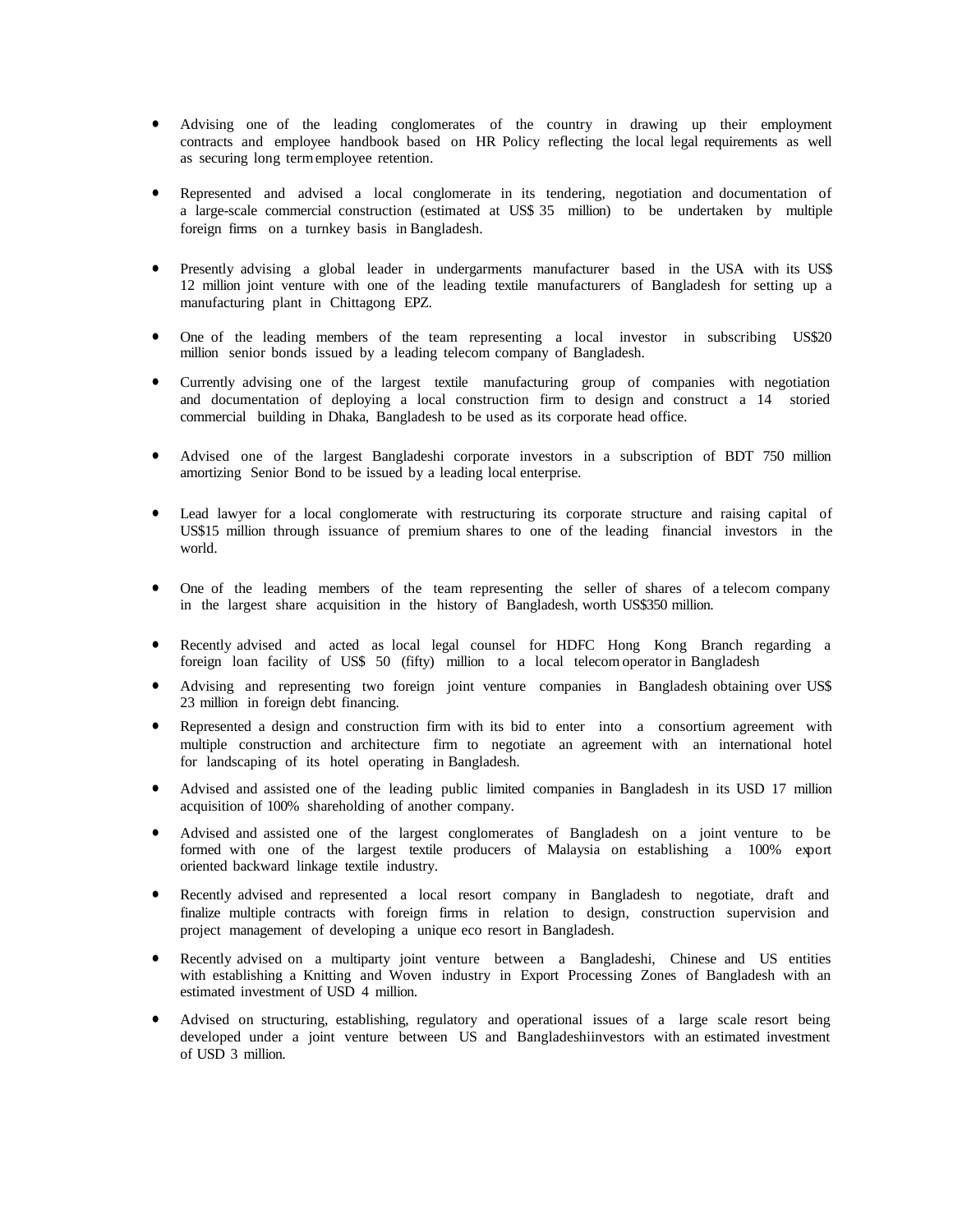- Advised tripartite joint venture between a Chinese, US and Bangladeshi entity in establishing an accessories plant in Bangladesh with a proposed investment of USD 3.5 million.
- Key researcher of an IFC Commissioned research project on Investment Climate reviewing the impact of international arbitration on promoting the investment climate in Bangladesh.
- Member of the team representing a Cypriot company in a US\$10 billion investment arbitration claim against Turkey under the Energy Charter Treaty and ICSID Convention.
- Member of the team representing trustees of an energy trust in a US\$60 million dispute concerning termination of sales purchase contract in a domestic arbitration case under the auspices of JAMS.
- Working as a member of the team representing a leading U.S. energy company in investment arbitration under the ICSID Convention involving a US\$150-million naturalgas pipeline project.
- Member of the team representing a leading Canadian energy company in defending a US\$100 million claim by the Government of Bangladesh relating to concerning blowouts of a gas field.

## **ACADEMIC QUALIFICATIONS:**

| May 2007:           | Master of Laws (Distinction)<br>Georgetown University Law Centre, USA           |
|---------------------|---------------------------------------------------------------------------------|
| October 2004:       | Bar Vocational Couse (Very Competent)<br>Northumbria University, United Kingdom |
| <b>July 2004:</b>   | Post Graduate Diploma in Law<br>Northumbria University, United Kingdom          |
| <b>July 2003:</b>   | LL.B. (Hons) (Higher Second Class)<br>Northumbria University, United Kingdom    |
| <b>August 2001:</b> | Diploma in Law (Credit)<br>University of London, United Kingdom                 |

| <b>EMPLOYMENT RECORD:</b>     |                                                                                          |
|-------------------------------|------------------------------------------------------------------------------------------|
| February, 2019 to present     | Director, Power Grid Company of Bangladesh Ltd.                                          |
| May, 2012 to present:         | Partner, Ahammad, Jonaed & Partners                                                      |
| March, 2010 to April, 2012:   | Partner, Ahammad, Ahammad & Associates                                                   |
| August 2008 to February 2010: | Associate, A Hossain & Associates, Law Offices,<br>Dhaka, Bangladesh                     |
| May-June 2008:                | Interning Clerk, ICC Secretariat of International Court<br>of Arbitration, Paris, France |
| January-April 2008:           | International Law Scholar, Crowell and Moring LLP,<br>IDR Group, Washington, DC, USA     |
| October-December 2007:        | Consultant, King and Spalding LLP, Litigation Practice<br>Group, Washington, DC, USA     |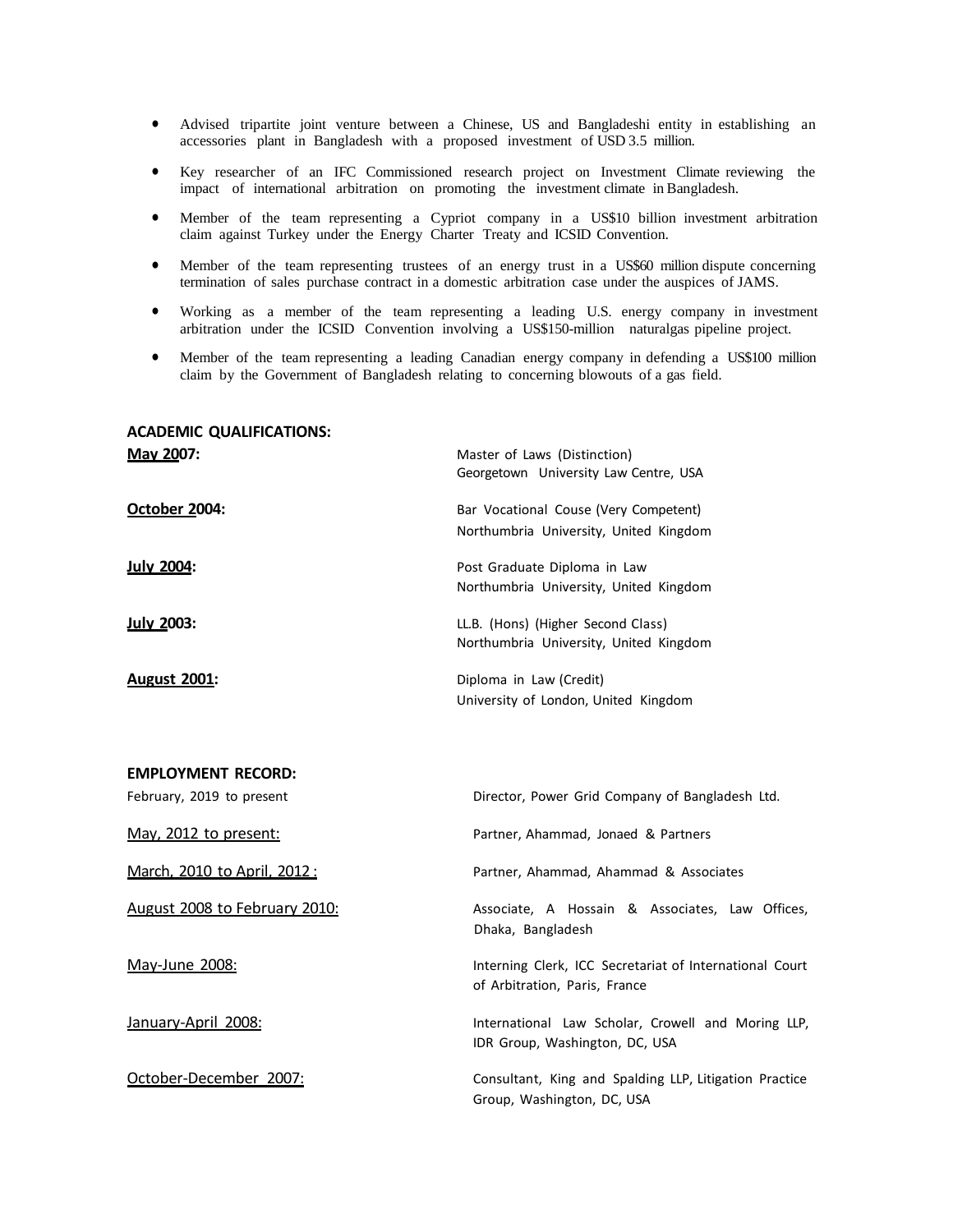| June 2005-July 2006: | Associate. Michael<br>Purdon<br>Solicitors.<br>Junior<br>Newcastle upon Tyne, UK |
|----------------------|----------------------------------------------------------------------------------|
| May 2005:            | Caseworker (Pro-bono), Legal Services Commission,<br>Newcastle Upon Tyne, UK     |
| July-August 2003:    | Pupil, Chambers of Mr. Abdul<br>Malek. Dhaka.<br>Bangladesh                      |

#### **BUSINESS PROFILE:**

#### **Director & Shareholder** *| Colors & Stitches Ltd.*

With his overarching global exposure and network, outstanding analytical skills, excellent legal knowledge and experience, and in-depth understanding of compliance and risk management issues of garments and textile industry Sajed joined hands with three other young, enthusiastic, yet experts of their related fields, to incorporate **Colors & Stitches Ltd.** in **September, 2015** which is one of the leading eco-friendly green knit garments manufacturing plant in Bangladesh with its phase 1 implementation done where the project valuation is about USD 6 million and estimated revenue of USD 15 million p/a.

#### **Director & Shareholder** *| New Asia Fashions Ltd.*

With his successful entrepreneurship venture into textile and garments manufacturing, with a view to further diversify the business, Sajed and his three other business partners from earlier venture, acquired a leading, fully compliant woven garments manufacturing project, valued at about USD 8 million and estimated revenue of USD 20 million p/a.

### **Director** *| Sartorial Bangladesh Ltd.*

With his excellent networking skills and global blended with sophistication of inter personal skills, in-depth understanding of compliance and risk management issues of garments and textile industry, Sajed joined hands with three other young, enthusiastic, yet experts of their related fields, to incorporate **Sartorial Bangladesh Ltd.** in December, 2017 which promises to be one of the leading buying house in Bangladesh with its independent R&D team and excellent set of skilled resources with an estimated revenue of USD 6 million p/a as commissions.

#### **Independent Director** *| Power Grid Company of Bangladesh Ltd.*

**Power Grid Company of Bangladesh Ltd. (PGCB)** was formed under the restructuring process of Power Sector in Bangladesh with the objective of bringing about commercial environment including increase in efficiency, establishment of accountability and dynamism in accomplishing its objectives. PGCB was incorporated in November 1996 with an authorized capital of Tk.10 billion. It was entrusted with the responsibility to own the national power grid to operate and expand the same with efficiency. With Sajed's excellent networking skills and global contacts blended with sophistication of inter personal skills, in-depth understanding of compliance and risk management expertise, he has been invited by the Government of Bangladesh to join PGCB in expanding its network and capacity many folds and operating those efficiently and effectively.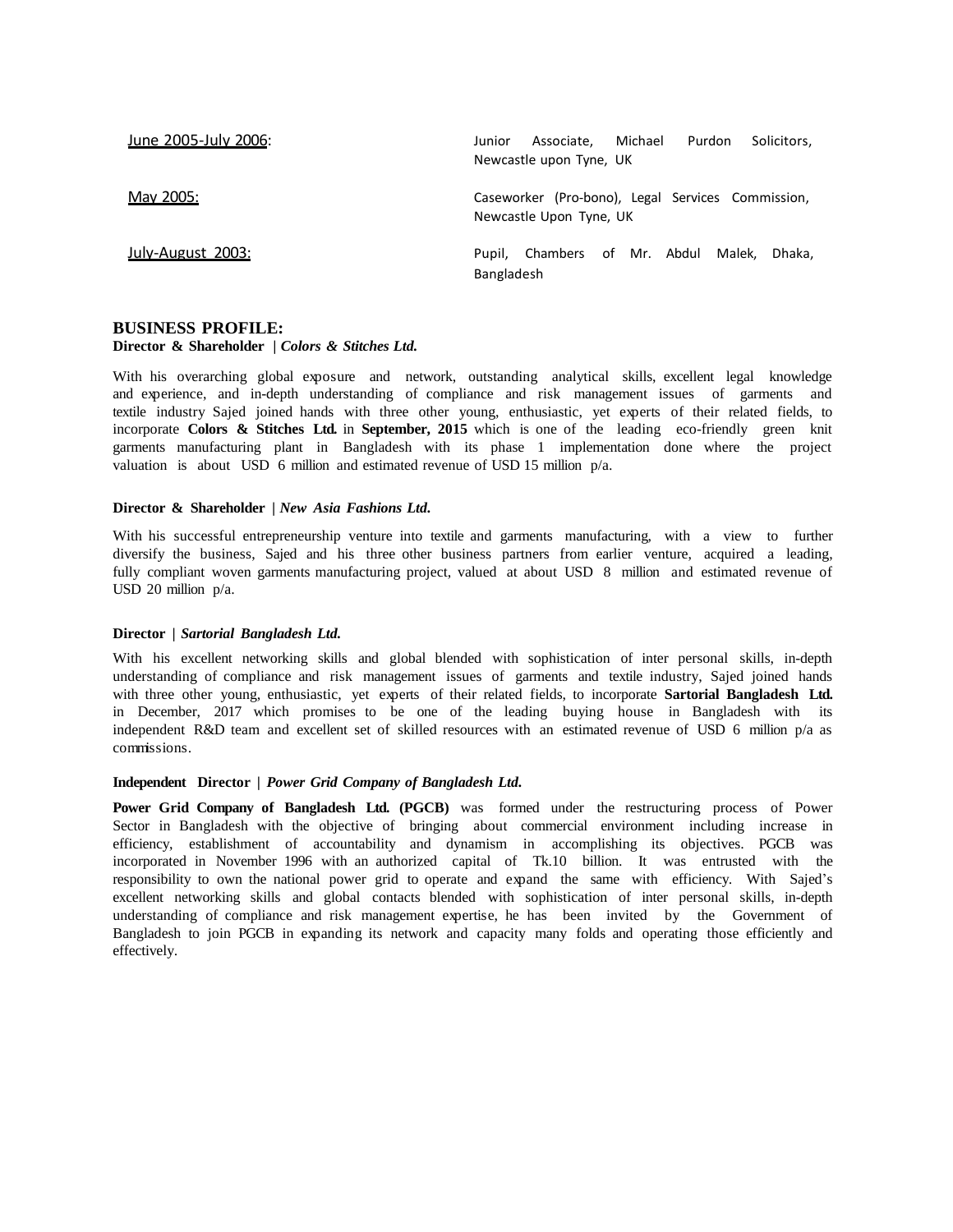#### **MEMBERSHIP IN PROFESSIONAL SOCIETIES:**

- Bar of England & Wales
- Honourable Society of Lincoln's Inn
- $\bullet$
- the Government of Bangladesh to join PGCB in expanding its network and capacity many folds and operating those efficiently and effectively.
- New York State Bar Association
- International Section of American Bar Association
- Dhaka Bar Association, Bangladesh
- Bangladesh Bar Council
- Young International Arbitration Group (London Centre for International Arbitration)
- Young and International (International Centre for Dispute Resolution)
- Contributor, Oxford University Press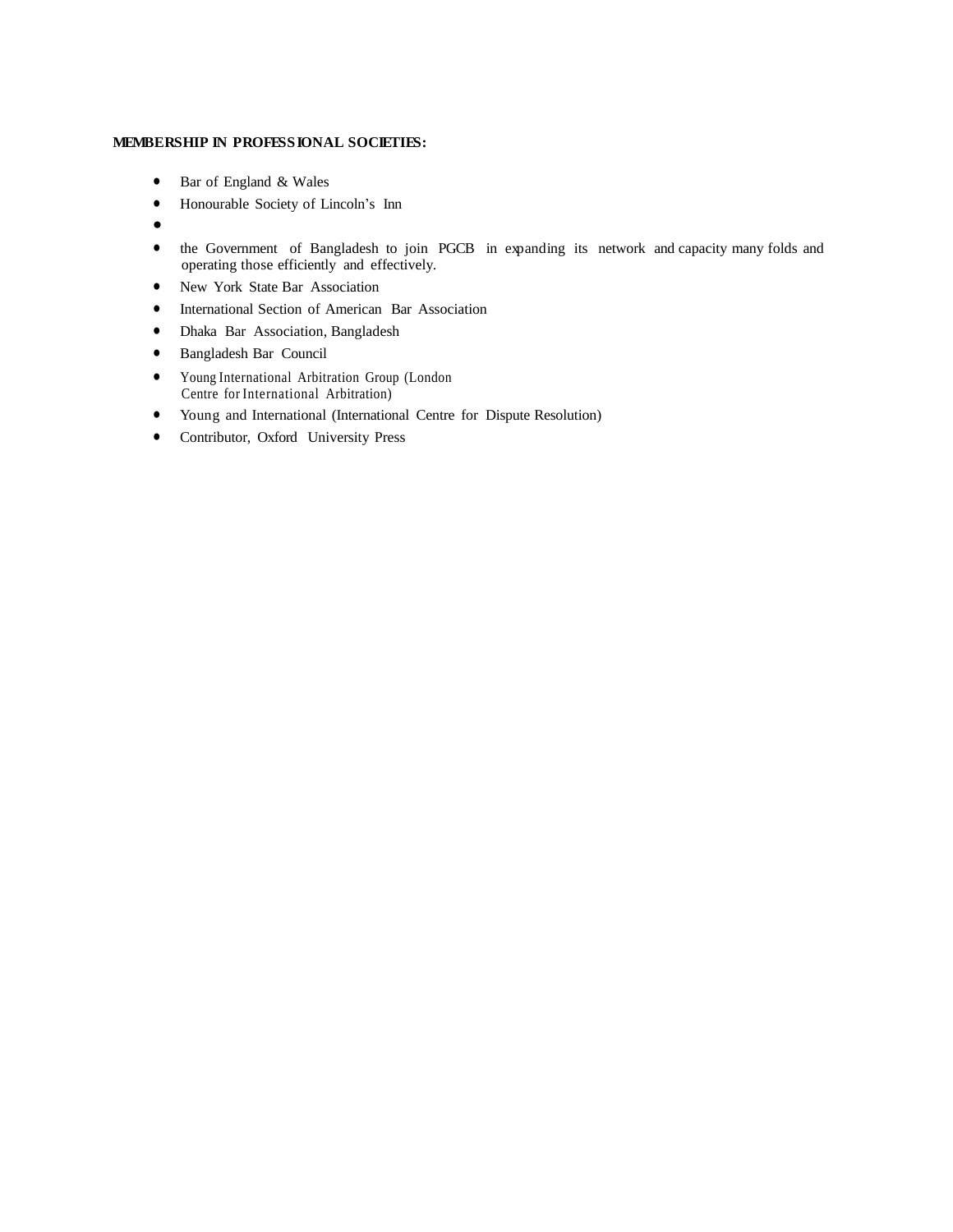

**Mr. Abdul-Muyeed Chowdhury Independent Director**

# **Abdul-MuyeedChowdhury, CEDR (UK) Accredited Mediator with Bangladesh International Arbitration Centre (BIAC)**

**\* Founder & CEO, Tiger Tours Limited. Was Chairperson of the company for first three years [\(www.tigertoursbd.com\)](http://www.tigertoursbd.com/). Permanent Secretary (Retired), Government of Bangladesh**

Contact Address: Zirwat Apartments. (2nd Floor) House # 2/B, Road # 5, Gulshan

Dhaka-1212, Bangladesh Mobile: (880-17) 11535500

[E-mail:abdulmuyeed.c@gmail.com/ceo@tigertoursbd.corn](mailto:abdulmuyeed.c@gmail.com/ceo@tigertoursbd.corn)

Education:

BA (Hons) and MA (First Class) in History,Dhaka University (1961-1965) Attended University of Tennessee, Knoxville for one academic year as a Fulbright Awardee in 1980- 81.

**Advisor, Non-Party Care Taker Government of Bangladesh, 2001** Held

charge of following five Ministries: Information, Housing & Public Works, Environment & Forests, Land and Food.

Joined erstwhile Civil Service of Pakistan (CSP) in October, 1967. Retired on 31<sup>st</sup>July, 2000. Was a Secretary of the Government of Bangladesh from 1994 till retirement. Last assignment was Secretary of the Internal Resources Division of the Ministry of Finance and ex-officio Chairman of the National Board of Revenue (NBR).

Successfully completed the Bangabandhu Bridge (Jamuna Multipurpose Bridge Project) in 1998 as Secretary of the Jamuna Bridge Division under the Ministry of Communications and Executive Director of the Jamuna Multipurpose Bridge Authority.(JMBA).

Have wide experience of management, public policy formulation and implementation of development projects besides magistracy and land administration including survey and settlement operations.

Deputy Commissioner of Greater Faridpur (1975 to 1978) and Greater Dhaka (1978 to 1980). Commissioner of Chittagong Division which included present Syihet Division (1984 to 1986). Director General of Land Records and Surveys.

Director General of Rural Development Academy, Bogra.

Founder and Director General of Department of Narcotics Control.

Managing Director of Biman Bangladesh Airlines November, 1991 to March 1994.